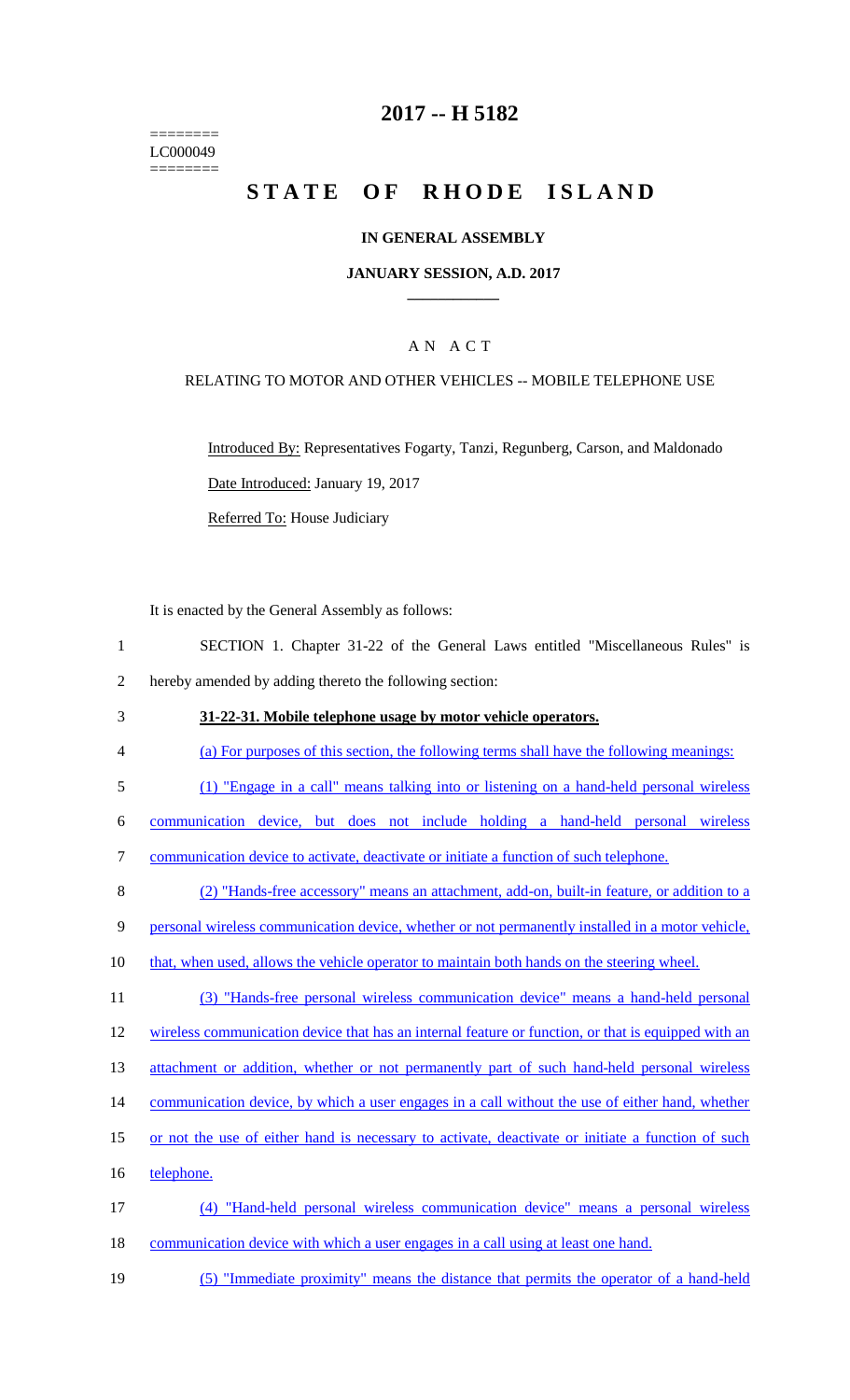1 personal wireless communication device to hear telecommunications transmitted over such hand-2 held personal wireless communication device, but does not require physical contact with such 3 operator's ear. 4 (6) "Mobile telephone" means a personal wireless communication device, analog, 5 wireless or digital telephone capable of sending or receiving telephone communication without an 6 access line for service. 7 (7) "Public utility" means a business that provides electricity, natural gas, water, and 8 communications and other information services to residential and commercial customers. 9 (8) "Using" or "use" means holding a hand-held personal wireless communication device 10 to, or in the immediate proximity of, the user's ear. 11 (b)(1) Except as otherwise provided in this section, no person shall operate a motor 12 vehicle, while using a hand-held personal wireless communication device to engage in a call 13 while such vehicle is in motion. 14 (2) An operator of a motor vehicle who holds a hand-held personal wireless 15 communication device to, or in the immediate proximity of, the operator's ear while such vehicle 16 is in motion is presumed to be engaging in a call within the meaning of this section. The 17 presumption established by this subdivision is rebuttable by evidence tending to show that the 18 operator was not engaged in a call. 19 (3) The provisions of this section shall not be construed as authorizing the seizure or 20 forfeiture of a hand-held personal wireless communication device, unless otherwise provided by 21 law. 22 (4) Subsection  $(b)(1)$  of this section shall not apply to: 23 (i) The use of a hand-held personal wireless communication device for the sole purpose 24 of communicating with any of the following regarding an emergency situation: an emergency 25 response operator; a hospital, physician's office or health clinic; an ambulance company; a fire 26 department; a police department; or a public utility; or 27 (ii) Any of the following persons while in the performance of their official duties and 28 within the scope of their employment: a peace officer, as defined in §12-7-21, a firefighter or an 29 operator of an ambulance or authorized emergency vehicle, or the operator of a taxi cab, tow 30 truck or bus without passengers; or employees or agents of a public utility; or 31 (iii) The use of a hands-free personal wireless communication device. 32 (c) Any person who violates the provisions of subsection (b)(1) of this section shall be 33 fined not more than one hundred dollars (\$100) except that the fine shall be suspended for a first 34 time violator, who provides proof of acquisition of a hands-free accessory subsequent to the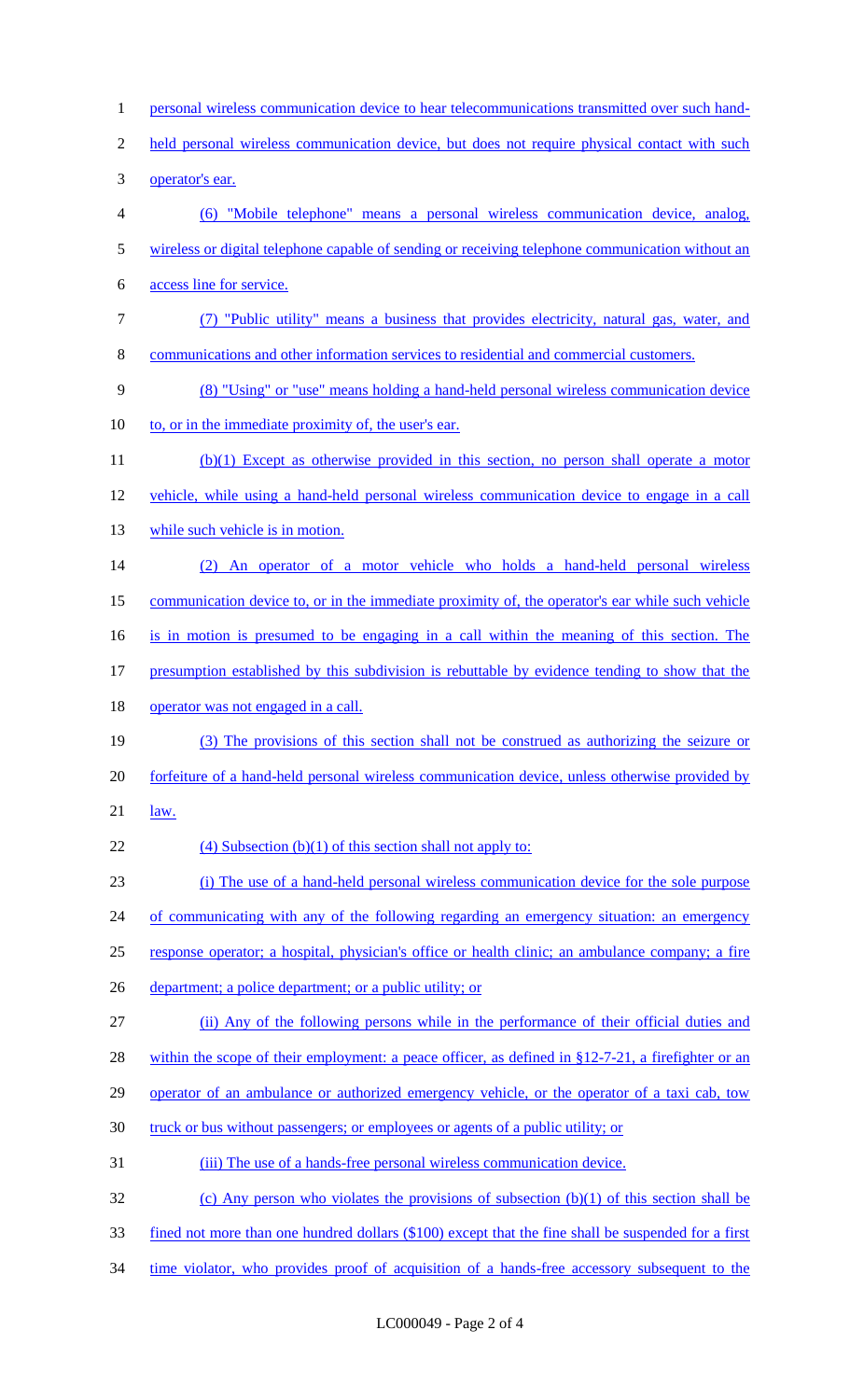- 1 violation, but prior to the imposition of a fine.
- 
- 2 SECTION 2. This act shall take effect on June 1, 2018.

======== LC000049 ========